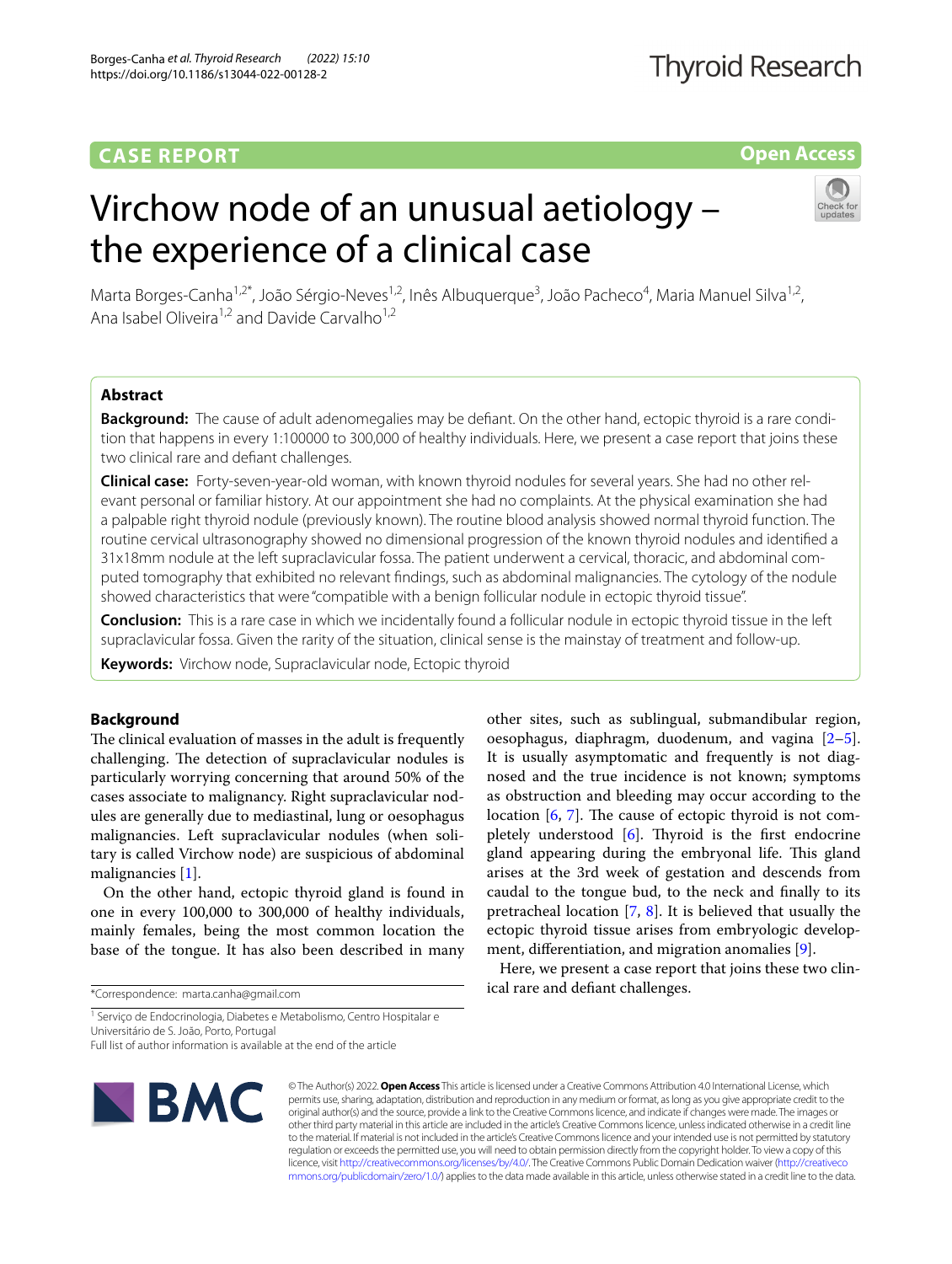# **Case report/case presentation**

This is the case of a forty-seven-year-old woman. She was sent to the Endocrinology appointment to follow-up her known thyroid nodules. The patient reported that she had multiple thyroid nodules that were known for many years and that one of the nodules had already been submitted to fne-needle aspiration (follicular adenoma). She did not refer any other relevant personal or familiar history. She had no complaints or recent changes in her health status (namely, she denied weight loss, nausea, loss of appetite or feeling unwell). At the physical examination she had a palpable right thyroid nodule (previously known and described); she had normal blood pressure (127/80mmHg) and heart rate (77bpm) and had a normal body mass index.

Table [1](#page-1-0) displays some laboratory workup that shows thyroid function within the reference range. The routine cervical ultrasonography showed no dimensional progression of the known thyroid nodules; however, this exam identifed an unspecifc 31x18mm solid nodule at the left supraclavicular fossae (Fig. [1](#page-1-1)). Due to the concern

<span id="page-1-0"></span>**Table 1** Follow-up blood analysis

| Parameter          | <b>Result</b> | Normal value       |
|--------------------|---------------|--------------------|
| Haemoglobin        | 13.0          | 12.0 to 16.0 g/dL  |
| Free T4            | 0.90          | 0.70 to 1.48 ng/dL |
| TSH                | 0.44          | 0.35 to 4.94 UI/mL |
| Creatinine         | 0.64          | 0.51 to 0.95 mg/dL |
| C-reactive protein | 1.4           | $<$ 3.0 mg/L       |

raised with this mass, we decided to perform an ultra-sound guided needle biopsy. The cytology (Fig. [2](#page-2-7)) showed characteristics that were "compatible with a benign follicular nodule in ectopic thyroid tissue". Additionally, the patient underwent a cervical, thoracic, and abdominal computed tomography that excluded other possible causes to the incidental fnding, such as abdominal malignancies. According to patients' preference and multidisciplinary team, we agreed on active surveillance.

## **Discussion and conclusion**

Here we present a case of ectopic thyroid tissue with a follicular nodule, presenting as an incidentally found left supraclavicular mass in a woman with thyroid nodules and no other relevant past or familiar history.

The cause of adult adenomegalies is sometimes straightforward, considering anamnesis and physical examination. However, it may be defant and is, sometimes, worrisome. When found, the Virchow node must be studied given its strong association with malignancies; for this reason, it is sometimes called sentinel node. It is most frequently a metastasis of an abdominal or thoracic carcinoma, mainly from a gastric carcinoma [\[1,](#page-2-0) [4](#page-2-8)].

On the other hand, ectopic thyroid is a rare condition for which molecular mechanisms are largely unknown; however, there have been studies showing mutations in genes expressed in the developing thyroid [[6,](#page-2-3) [10\]](#page-2-9). As far as we are concerned, there is only one case reporting ectopic thyroid tissue in the same location; nevertheless, it was associated with seeding from a previous surgical procedure [\[9](#page-2-6)].

<span id="page-1-1"></span>